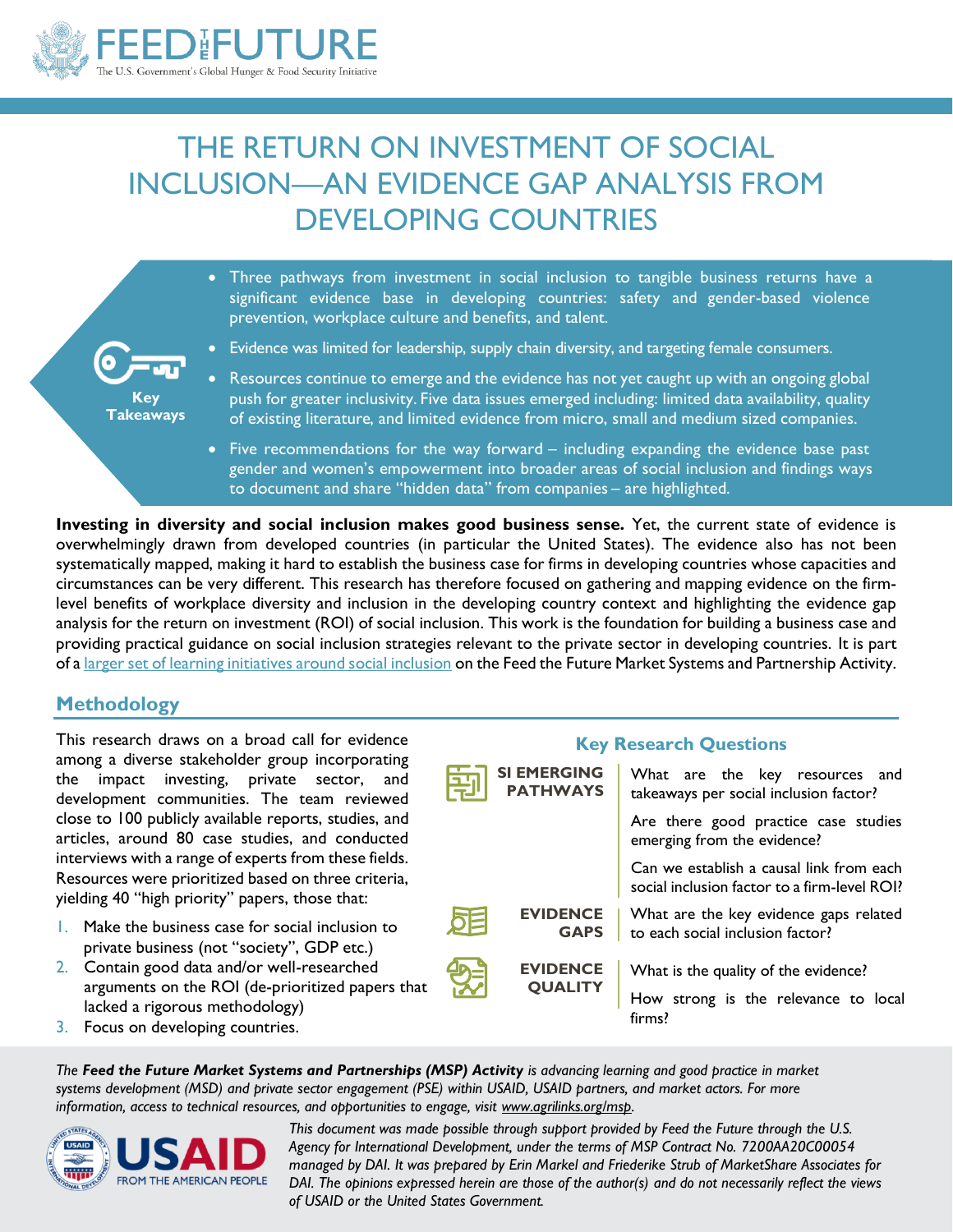#### *Summary of Evidence*



*Map: Geographic Origins of Papers & Cases*

To frame this evidence mapping, we first explored private sector frameworks for social inclusion and the ROI (see **Box 1**) to understand what social inclusion pathways businesses were currently capturing. This review resulted in a list of social inclusion factors drawing from different fields including the environmental, social, and governance space; impact investing; and private firms. These factors were prioritized based on their direct relevance to private businesses (as opposed to investors or other private sector actors). The final set of factors for research included leadership, talent, supply chain diversity, workplace culture, workplace safety and genderbased violence (GBV) prevention, and women as consumers.

#### *Social Inclusion Factors and ROI Metrics*

Social inclusion frameworks for private investors, public companies and private firms share common factors and a focus on women, but measurement rigor and definitions differ.

The **[first brief](https://beamexchange.org/resources/1509/)** in this series, *[How the Private Sector Measures](https://agrilinks.org/sites/default/files/media/file/ROI%20for%20SI_Initial%20Research_MSP%20Brief.pdf)  [Social Inclusion and its Return on Investment](https://agrilinks.org/sites/default/files/media/file/ROI%20for%20SI_Initial%20Research_MSP%20Brief.pdf)*, focuses on defining the following key concepts:

**Social Inclusion Factor:** A category of practices that an organization can employ to support social inclusion.

**ROI Metric:** The unit of measurement used to establish the ROI ratio between an investment made and the benefit that ensues.

## **Evidence Analysis: Three Emerging Pathways from Investments in Social Inclusion in Developing Countries**

Three pathways leading from investments in social inclusion to tangible business returns have a significant evidence base in developing countries: safety and GBV prevention, workplace culture and benefits, as well as talent.

#### *Return on Investment from Workplace Safety and Gender-Based Violence Prevention*

**Workplace safety and GBV prevention emerged as a priority area that directly links to productivity.** A significant body of research has established a direct link between physical security, safe work environments, and protection from harassment with workers' productivity, motivation, and focus at work, leading to higher outputs, fewer errors, and greater profits (CDC 2020; ILO 2015; IFC 2017; BSR 2015). The Better Work campaign has mapped many of these outcomes, recording a 5.9-7.6 percent profitability boost in factories with improved working conditions (ILO 2015; CARVE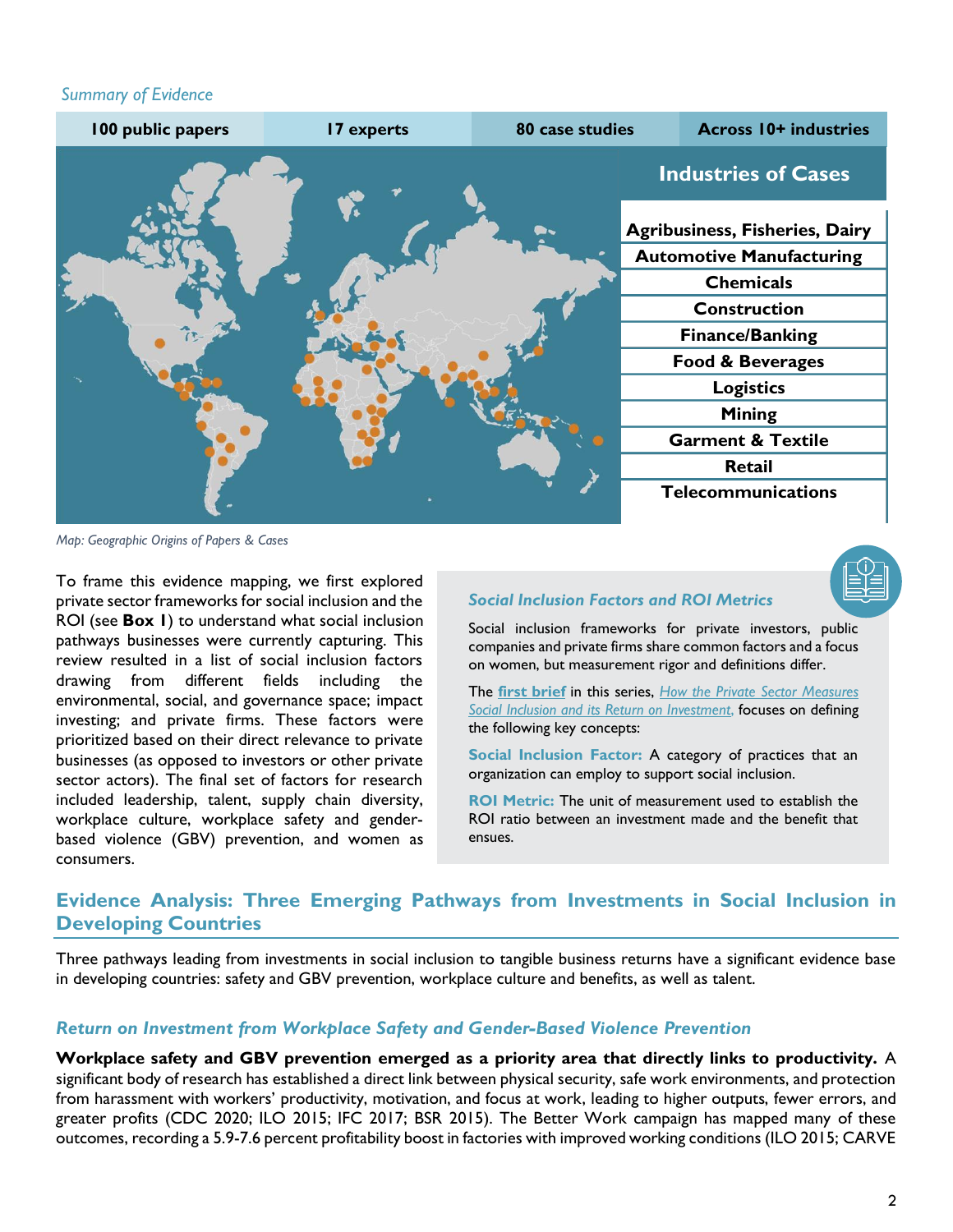2016). While many of these health and safety issues apply to men as well, women often work in particularly vulnerable or exploitative conditions, and face the additional threat of sexualized harassment and violence.

**Greater safety and GBV protection not only increase productivity, but also link to a decrease in turnover, absenteeism, and presenteeism,<sup>1</sup> with considerable cost savings.** Businesses can lose up to two weeks a year per worker due to harassment, depending on the context (IFC 2019a; IFC 2019b; IFC 2019c; IFC 2016; ODI 2015; CARE 2017). For example, research in Papua New Guinea calculated an 11 day/year cost per worker due to dealing with violence, translating into 2-9 percent of



the total salary bill in direct cost (absenteeism, presenteeism) and up to 45 percent in indirect cost (counselling, recruitment, health care) (ODI 2015). A survey of 39 organizations in Myanmar (including large and small businesses, community groups and non-profits) explored the prevalence and cost of harassment (sexual and otherwise), estimating a productivity loss of 14 percent due to presenteeism (IFC 2019). Better Work evidence from Haiti, Jordan, Vietnam, and Nicaragua also highlights how the prevalence of sexual harassment in factories leads to low production efficiency, increase workforce turnover, and reduced profits (ILO 2014). A cross-industry study from Bolivia estimates an annual loss of almost 80 working days per company due to absenteeism and presenteeism connected to GBV, resulting in a national total productivity loss of almost US\$2 billion, or 6.5 percent of GDP (GIZ 2015).

**Workplace safety and GBV prevention also mitigate reputational and compliance risk, with tangible effects on business-to-business relationships.** While evidence in this area was more limited, some papers demonstrate that companies that comply with safety standards decrease annual audits from their buyers by 19 percent to 43 percent and increase their ability to retain buyers by up to 56 percent, as well as being able to attract higher-value buyers and establish long-term "preferred supplier" relationships (ILO 2015, data from Vietnam, Jordan, Indonesia, Cambodia). This may be

### **CASE STUDY: CARE Cambodia**

A CARE study of the garment sector in Cambodia estimated the impact of sexual harassment on productivity loss in terms of turnover, absenteeism and presenteeism for an industry-wide total loss of US\$88.7 million annually.

Presenteeism has the largest impact, with employers losing 46.97 percent of the value of employees' salaries due to sexual harassment, equivalent to US\$99.38 in lost value per month for each worker (US\$7.3 million industry-wide).

The large losses due to presenteeism highlight that few women can afford to leave or get remedy, but instead spend significant time trying to avoid harassment, which was seen as normalized "irritation".

|                        | Overview                                                                                                                                        |
|------------------------|-------------------------------------------------------------------------------------------------------------------------------------------------|
| Country                | Cambodia                                                                                                                                        |
| Sector                 | Garment                                                                                                                                         |
| Company                | n/a                                                                                                                                             |
| <b>Firm Size</b>       | n/a                                                                                                                                             |
| <b>Type of Case</b>    | Safety & GBV                                                                                                                                    |
| Case Source            | <b>CARE (2017)</b>                                                                                                                              |
|                        | Social Inclusion $\rightarrow$ ROI Pathway                                                                                                      |
| Safety &<br><b>GBV</b> | <b>Productivity</b><br>$\bullet$<br><b>Quality of products</b><br>$\bullet$<br>Talent retention<br><b>Cost mitigation</b><br>Trust & compliance |

#### **Key Resources**

**IFC (2019):** Country Studies on the Effects of Gender-Based Violence and Harassment in Myanmar, Fiji, and Solomon Islands. **CDC/EBRD (2020):** Addressing Gender-Based Violence and Harassment: Emerging Good Practice for the Private Sector. **CARE (2017):** The Prevalence and Productivity Cost of Sexual Harassment to the Cambodian Garment Industry. **ILO (2014):** Sexual Harassment in the Workplace: How does it Affect Firm Performance and Profits?

<sup>&</sup>lt;sup>1</sup>"Presenteeism" refers to the loss of productivity due to employees that are at work but experiencing illness, injury, or other stressors.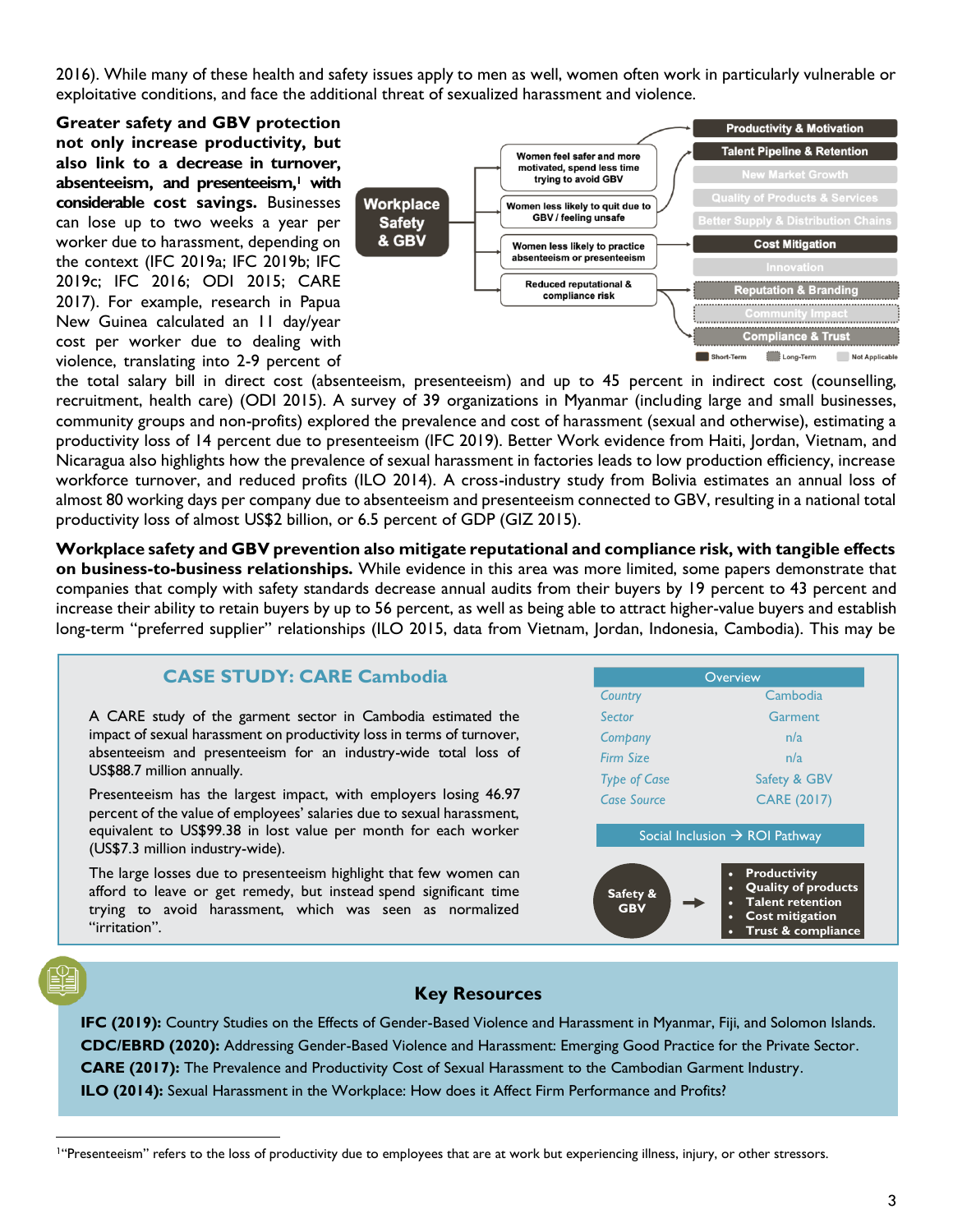particularly relevant for businesses working with multinational corporations (MNCs) that often have more rigorous compliance and risk requirements (UN Foundation 2020a; 2020b; 2020c; 2021; ILO 2015; IFC 2016).

#### *Return on Investment from Workplace Culture and Benefits*

**An open workplace culture and initiatives aimed at empowering women workers have a high ROI through higher productivity and reduced cost.** There is strong evidence linking initiatives that adapt workplace culture to be more responsive to women's needs and preferences (e.g., flexible working hours, health and well-being support, or care support) with greater productivity, production efficiency, retention, self-efficacy, and motivation (BSR 2010, 2011, 2015; ICRW/GAP 2013; UNGC 2019; CARVE 2016). Programs that improve health outcomes and/or the work-life balance for women with care responsibilities are linked with reduced turnover, late days, and absenteeism – for example, Nordstrom & HERproject health initiative reduced absenteeism from 19 percent to 10 percent and turnover from 14.5 percent to 8.1 percent, and Nalt Enterprises in Vietnam saw staff turnover fall by a third after the company set up a women's clinic and a daycare for the children of employees, saving the factory around 25 percent of the total annual wage bill (Oxfam/Unilever 2019; USAID 2007; IFC 2017a, 2020; UNGC 2019). Additional cost savings can result from avoiding labor disputes and strikes, which allows management to use their time more effectively: CARE's study on the Sri Lankan tea sector (2013) found a social ROI for businesses of 27:1 through a multitude of pathways including improved labor relations, greater productivity, market opportunity, and risk mitigation.

**Benefits accrue even where resources are limited and working conditions particularly poor.** In addition to agriculture, many of the cases are from manufacturing industries such as ready-made garments (RMG), a sector that is generally characterized by thin profit margins, poor working conditions, high turnover and absenteeism, and few worker

benefits. Even in these environments, health and wellbeing initiatives had a measurable impact on businesses' bottom lines, demonstrating that even in conditions of low-skill, low-wage, low-profit jobs, the investment pays off. For example, Better Work found that improvements in working conditions decreased in-line product rejections by 39 percent and shipment rejections by 44 percent. Marks & Spencer provided health services in Cambodian garment factories and improved production efficiency by 7 percent (UNGC 2019; BSR 2015).



#### **CASE STUDY: HERPROJECT**

HERproject provided additional benefits in the form of health services to workers, supervisors, and staff in RMG factories in Egypt and Pakistan to improve women's health and wellbeing.

The new benefits for women reduced worker absenteeism and early leave requests, reduced staff attrition, and resulted in fewer error rates in manufactured garments. The outcome was a ROI of US\$4:US\$1 in the Ismailia factory.

Management also cited additional, non-quantifiable business benefits, e.g., improved audits and reputation.

The project and its evaluation were a Corporate Social Responsibility (CSR) initiative funded by the LeviStrauss Foundation.



**An inclusive, responsive culture can also be a key aspect of attracting in-demand talent and building a reputation.** There was some evidence that highlighted the reputational benefits of an open and supportive work environment, which strengthens firms' competitive advantage in attracting and retaining skilled workers, as well as their branding (UN Foundation 2020a; 2020b; 2020c; 2021). Especially under conditions of skill shortages, the ability to attract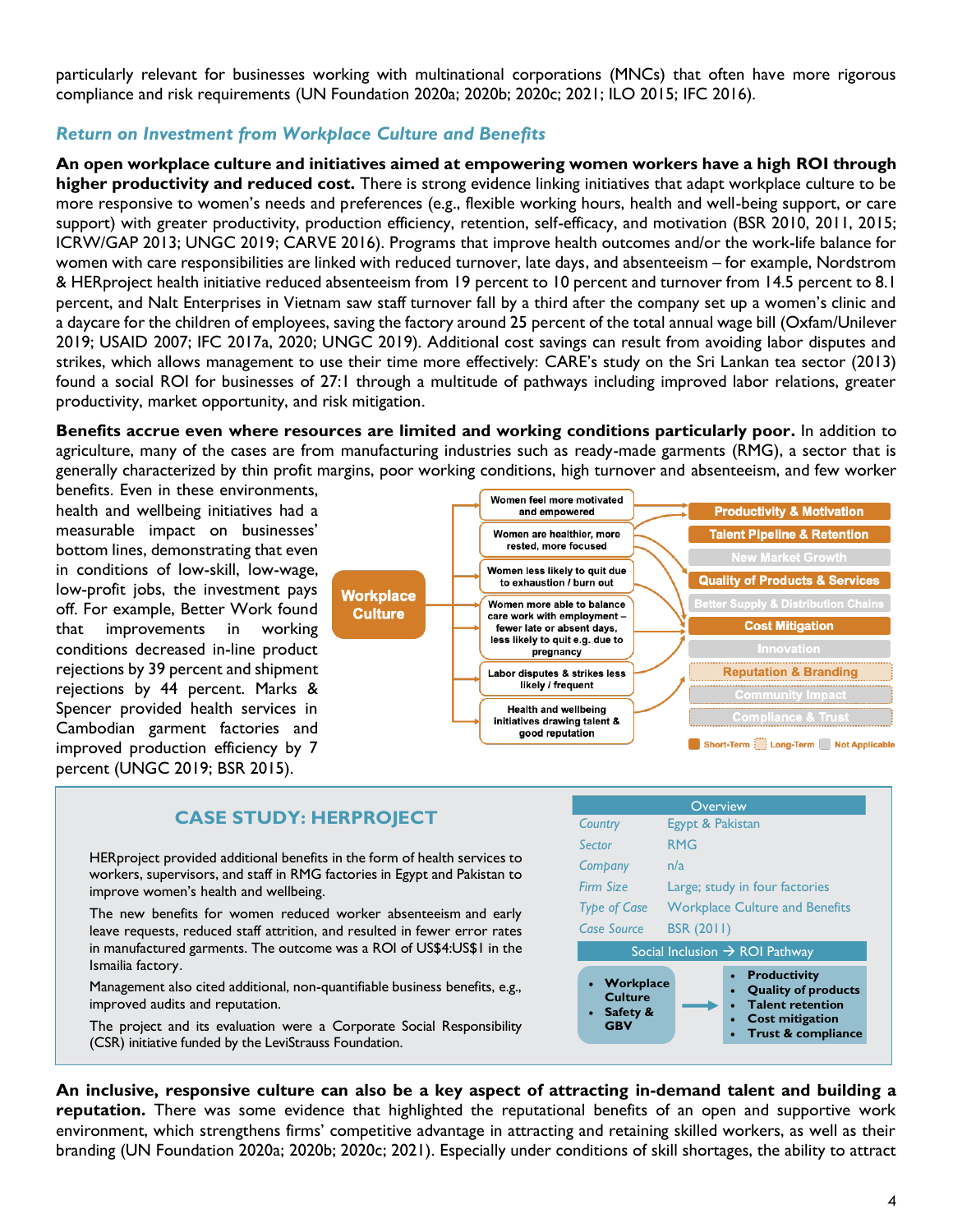and retain a skilled, diverse workforce is a key incentive (see more under the Talent pathway). Most of the evidence around branding and reputation was qualitative, underlining the difficulty to quantify some of the more long-term impacts.

#### **Key Resources**

**BSR (2015):** How Businesses Can Invest in Women and Realize Returns. **BSR (2011):** HERproject: Health Enables Returns. **UN Foundation (2020/2021):** Investing in Workplace Women's Health and Well-being in the Indian / Kenyan Agriculture / Apparel Sector. **IFC (2017):** Tackling Childcare: The Business Case for Employer-Supported Childcare. **UNGC (2019):** Framework for Corporate Action on Workplace Women's Health and Empowerment.

#### *Return on Investment from Talent*

**Being able to attract and retain a more diverse pool of skilled workers has demonstrated business benefits.** The research collected from developing countries shows that more diverse companies have higher profit margins and are more innovative. Greater diversity and targeted efforts to build a talent pipeline and become an "employer of choice" are also linked with increased ability to attract and retain talent overall, greater creativity and openness, as well as enhanced reputation and innovation (HRB 2018; IFC 2013; MSA 2015; IFC 2016; IFC 2017; ILO 2019). For example, a survey of 13,000 businesses in 70 countries found that among the enterprises that report improved business outcomes from diversity, over 60 percent report higher profitability and productivity; 56.8 percent increased ability to attract and retain

talent; 54.4 percent report greater creativity, innovation and openness; 54.1 percent say their company's reputation has been enhanced; and 36.5 percent report being better able to gauge consumer interest and demand (ILO 2019). In particular, being able to recruit from an often under-tapped pool of educated women can be a key competitive advantage for businesses in developing countries, especially under conditions of skills shortages (IFC 2013; IFC 2016; MSA 2015).



**Investing in and empowering talent increases productivity and reduces costs.** Providing training programs for upskilling women, supporting their efficiency and self-efficacy and promoting them internally not only leads to better productivity and outputs, but also increased commitment and motivation, which in turn reduces turnover (Tufts 2020; IFC 2017; ICRW/GAP 2013; Technoserve 2017; MSA 2017; IFC 2016). For example, Gap Inc.'s P.A.C.E. project trained women in self-efficacy, generating a \$US2.5:\$US1 ROI. This increased retention by 9 percent, productivity by 15 percent, and ontime arrivals by 10 percent. Finlays in Kenya invested in hiring more women, training them, and providing better workplace safety. Absenteeism dropped by 7 percentage points, representing savings of US\$280,000, while the internal promotion of 69 women over two years is estimated to have saved the company US\$200,000 (IFC 2013). SolTuna in the Solomon Islands decreased turnover and absenteeism through increased wages and promotion of women, and was projected to earn an additional US\$1.58 million and save US\$166,000 a year (IFC 2017). The Walmart Women in Factories training program in Central America led to powerful business impacts, including reducing turnover from 15 percent to 2 percent, an efficiency increase of 29 percent and hourly production targets increase of 15 percent, as well as many qualitative outcomes like improved problem solving, motivation, mental health, and communication (Tufts 2020). Vietnamese factories that invested in building and retaining skills experienced significant business growth, with 62 percent increasing their production capacity and 60 percent expanding employment, by an average of 800 jobs each (ILO 2015).

**Employing more women under decent working conditions can also be key for the social license to operate.** Providing opportunities and employment to local women is a key aspect of better relations with the local community, which can be particularly important for businesses operating in extractive industries or large construction projects (see case study, IFC 2013; IFC 2016). However, it is important here to look closely at the seriousness of commitment, as a lot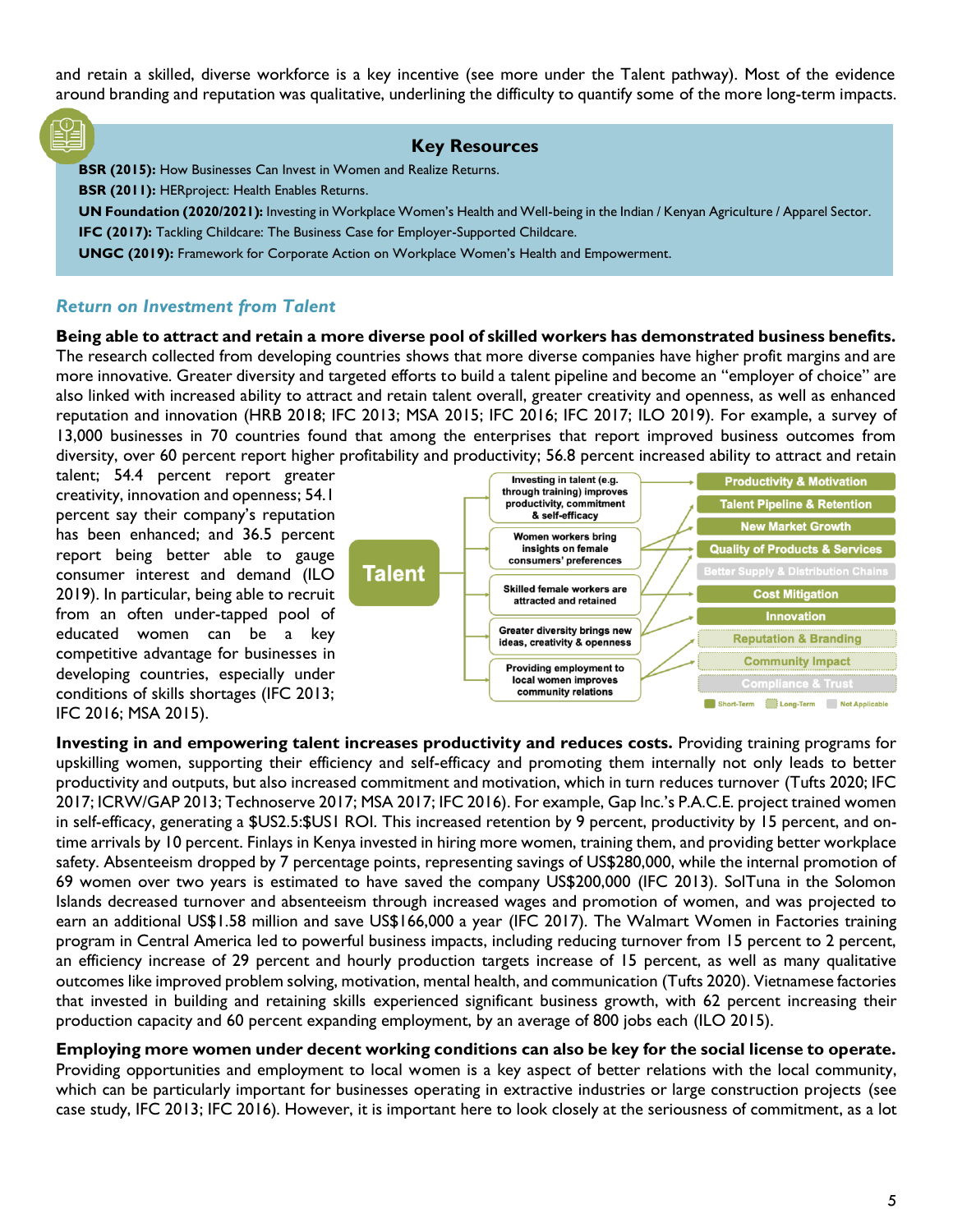of research and measurement on the social license to operate is geared towards influencing communities' perceptions and gaining passive acceptance, rather than actual social impact (Boutilier & Thompson 2011; BDO Global 2020).

#### **CASE STUDY: ACREDITAR**

- Construction behemoth Odebrecht invested significantly in hiring more local women on remote construction projects in Brazil through the Acreditar program
- Whilst the cost has been significant (US\$9.0 million e.g. for training and setting up inclusive facilities over five years), this was still cost-efficient: e.g. the cost of training a local woman worker (US\$304) was 1/9 of the average annual cost of home travel benefits to non-local skilled workers (US\$2,809). Thus, the ROI of investing in hiring and upskilling local women vs. the hiring of non-locals was about 9:1.
- In addition, there were less quantifiable positive side effects, such as a more open workplace climate and fresh ideas through greater diversity
- Hiring local women also impacted their community relations and social license to operate

|                                            | Overview                                                                                                                                       |  |  |  |
|--------------------------------------------|------------------------------------------------------------------------------------------------------------------------------------------------|--|--|--|
| Country                                    | <b>Brazil</b>                                                                                                                                  |  |  |  |
| Sector                                     | Construction                                                                                                                                   |  |  |  |
| Company                                    | Odebrecht                                                                                                                                      |  |  |  |
| Firm Size                                  | Large MNC                                                                                                                                      |  |  |  |
| <b>Type of Case</b>                        | <b>Employees/Talent, Community</b>                                                                                                             |  |  |  |
| Case Source                                | IFC (2013)                                                                                                                                     |  |  |  |
| Social Inclusion $\rightarrow$ ROI Pathway |                                                                                                                                                |  |  |  |
| <b>Hiring</b><br>more<br>women             | • Access to scarce skilled<br>workers<br>• Innovation & improved<br>company culture<br>• Community engagement<br>• Productivity<br>• Retention |  |  |  |

**Hiring a more diverse workforce can also lead to better understanding of customers and more sales.** In companies where the workforce is more representative of its customer base, businesses will have greater insights into the preferences and needs of their consumers, which enables them to develop more relevant products and services (IFC 2017). This in turn can impact their sales, customer loyalty, and ability to brand themselves as the "go-to" brand for specific customer segments like women. Female distributors and sales agents can also position companies to better serve female markets and increase sales to other women (HKS 2013; ICRW & Acumen 2015). For example, Coca-Cola Kwanza in Tanzania relies on women-run micro-distribution centers for 95 percent of its sales and investing in recruiting and coaching more women in the sales network has led to an average ROI of 20 percent (HKS 2013).

#### **Key Resources**

**IFC (2013):** Investing in Women's Employment: Good for Business, Good for Development. **ILO (2019):** Women in Business and Management: The business case for change. **Tufts (2017/18):** Women in Factories: Central America Endline Report / South Asia Endline Report. **MSA (2017):** Working with the Private Sector to Empower Women: What to Measure and How to Build the Business Case for Change.



**1**

## **Evidence Analysis: 3 Evidence Gaps**

This rapid evidence scan identified three core perceived gaps in the evidence base for the ROI of social inclusion: the pathways of leadership, supply chain diversity and targeting female consumers.

**Documenting the benefits of leadership was nuanced in developing country literature.** In developed country contexts more diverse leadership is linked to a multitude of business benefits, such as more open and collaborative culture, greater innovation, and cost mitigation through better risk management, leading to improved financial performance (IFC 2017; IFC 2016; HRB 2018; McKinsey 2013; ILO 2019; Noland et al. 2016). Thus, in developed country contexts, women's leadership (in executive and managerial roles as well as on boards) is a prominent theme with new evidence consistently emerging. Yet, there is little evidence on women (and other marginalized populations) in leadership in developing countries. Here, the focus seems to be less on documenting the benefits of women in leadership roles and more on hiring women in the first place. A few resources touched upon leadership. One example is a case study from Jordan (IFC 2015), which shows a positive correlation of gender diverse boards with better financial performance, and qualitative evidence on better corporate governance.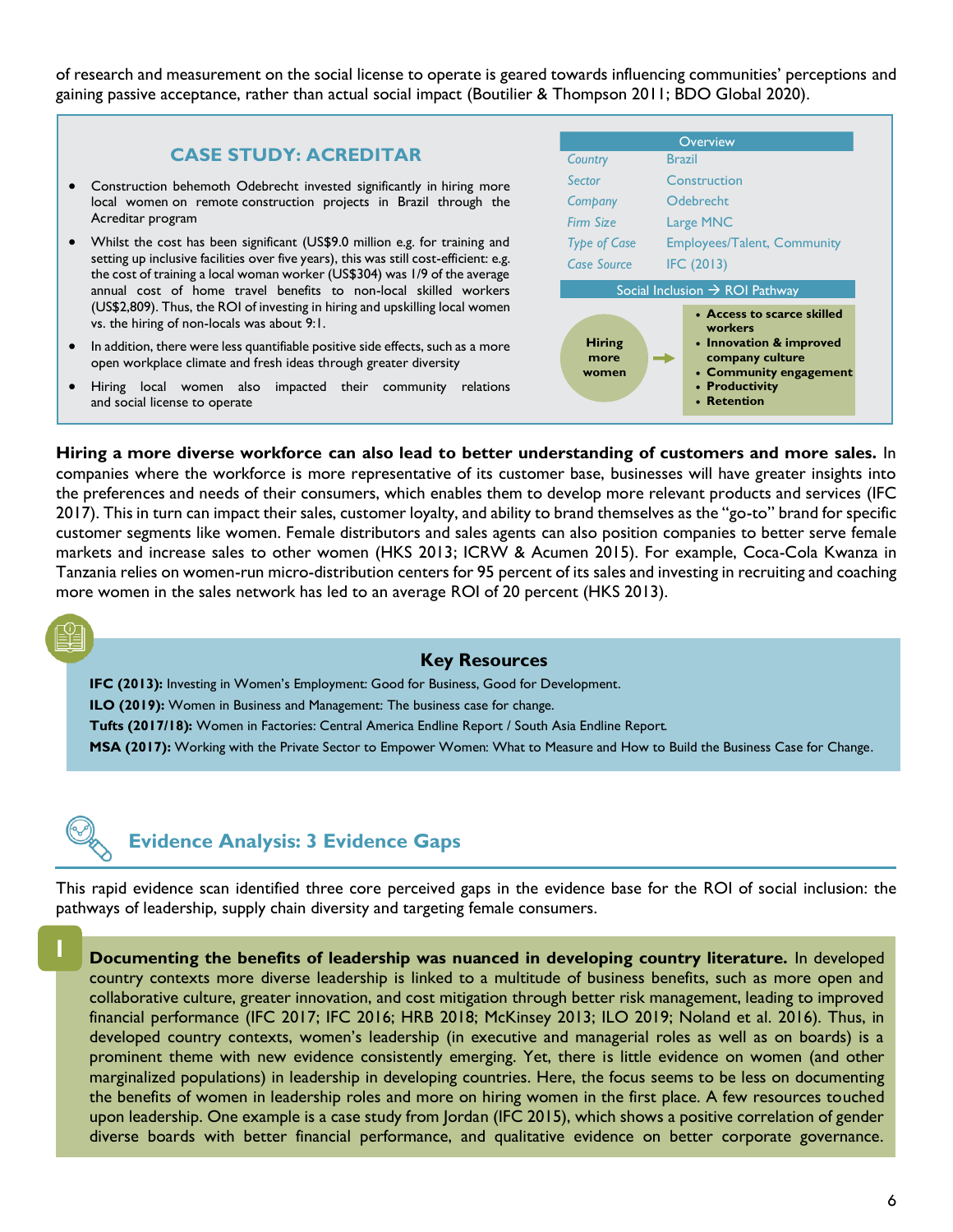McKinsey (2013) reports similar findings for large companies in Brazil, Mexico, Colombia, Chile, Peru, and Argentina. Other local firms report positive outcomes from promoting women into management roles (see Talent pathway). Yet, the evidence is often qualitative and remains mostly anecdotal.

**2**

**Clear gap in evidence around the benefits of supply chain diversity.** Interestingly, supply chain diversity is prominent as an implementation approach in developing countries to promote social inclusion and more reliable and stable supplier networks. Yet, there is a clear evidence gap on its benefits to businesses operating in developing countries. Despite some evidence from MNCs' CSR initiatives, few companies established in developing countries seem to document its benefits. Some local firms do invest in their suppliers and those that do business with foreign investors and firms do see the value of compliance standards around promoting diversity; but overall, in contexts where audits are weak, there seems to be less evidence to support the business benefits.

**3**

**Clear gap in evidence around the benefits of women or other marginalized populations as consumers**. Surprisingly, relatively few resources focused on documenting the business benefits of market research, segmentation and development of specific consumer product lines as a pathway to greater inclusion as well as increased sales and competitiveness (MSA 2017; ICRW & Acumen 2015; IFC 2017). Global literature documents that women hold significant purchasing power around the world, including in developing countries, making up the majority of consumer spending decisions (Catalyst 2020; IFC 2017). Yet, there was a clear gap in documenting the business benefits of targeting women and other marginalized populations as consumers in the developing country context. A few case studies highlighted companies that developed products to target and benefit women specifically, such as AsiaCell, creating a phone line for Iraqi women (GSMA 2012); or financial institutions like KWFT bank in Kenya and Banco BHD Leon in the Dominican Republic developing tailored financial products for women (IFC 2017). However, the focus is often on the financial sector specifically, while evidence in other sectors is rare.



**Evidence Analysis: 5 Key Issues with Evidence Quality and Relevance**

**Limited data availability and quality of existing literature.** Resources continue to emerge on this topic including from developing countries. That said, the existing data is often from anecdotal evidence, secondary desk reviews and less rigorous qualitative methods including high-level case studies. There are few rigorous evaluations examining the link from social inclusion to business outcomes. If there is data on the ROI, it often lacks standardized measurement. Case studies are also hardly revisited, making it hard to assess whether the reported savings and gains were sustained over time for businesses in developing countries, and to document the long-term effects on innovation, branding and community impact. Moreover, it is likely that firms and programs supporting this type of work are collecting more data than they are sharing publicly.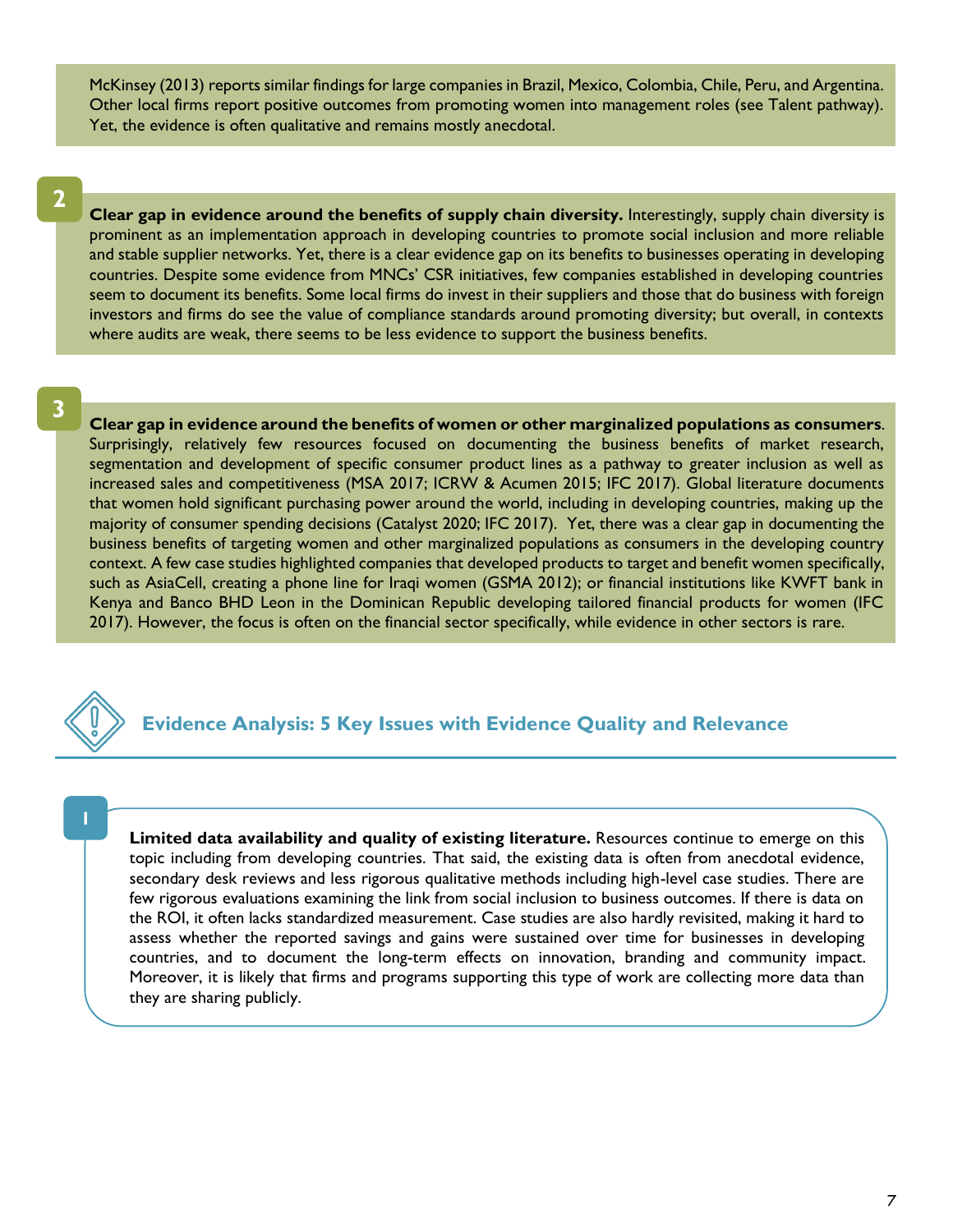**Very limited evidence from micro, small and medium-sized enterprises (MSMEs).** The majority of the available evidence comes from multi-national or large national companies and their CSR efforts. Despite some case studies from local firms, there is limited documentation of the returns of social inclusion for MSMEs and no evidence disaggregating the data by business size or analyzing the variation of benefits between business types. Many local firms simply don't track this data regularly. They may record piece rates in manufacturing or yield in agriculture (for productivity), but little else. MNCs are more likely to have the budgets and systems in place to measure other factors like turnover, innovation or more complex concepts of productivity. This also means that investments in social inclusion are rarely part of the core business and operational model.

**3**

**Limited focus on calculating a rate of ROI.** There is little available data on the actual rate of cost vs. value of the investment in social inclusion. The resources overwhelmingly focus on making a business case by highlighting the returns (R), with limited documentation on the cost of the investment (I), which may (or may not) be offset by the eventual benefits. Thus, it often remains unclear if the investment yielded a positive return for businesses or became a sustainable investment over time.

**4**

Less evidence on longer-term and indirect returns. Businesses in developing countries more commonly documented factors they can immediately influence and where the connection to a return is more directly visible. These immediate benefits include a focus around productivity, and talent acquisition and retention. While developing country firms recognize the utility of longer-term benefits, the evidence for innovation, pro-diversity branding and reputation building, improving compliance and supporting community impact remain limited.

**5**

**Limited evidence outside of manufacturing and agriculture.** Many case studies in particular around workplace safety and culture are drawn from either manufacturing – RMG in particular – or agriculture. Evidence is lacking from other (feminized) sectors and industries such as services, health care or education, as well as from sectors with an already more diverse workforce.

# **Moving Forward: 5 Recommendations to Address Critical Evidence Gaps in Developing Countries**

This research focused on mapping the evidence of social inclusion to highlight its link to increasing firmlevel competitiveness. The current state of evidence tells an emerging story. There is a global push to support firms in developing countries to adopt more inclusive practices, yet the evidence base has not yet caught up around critical factors. More immediate initiatives with quicker and more direct business benefits such as investments in workplace safety and GBV, workplace culture and benefits, and talent are better documented, yet mostly focused on women and not other marginalized groups. The limited documentation around supporting a more diverse customer base and the lack of documented business outcomes of supply chain diversification – especially for non-multi-national companies – points to a disconnect. There are various reasons why this could be the case. Is the data simply not publicly available? Or is it a sign of local companies not yet implementing these initiatives? Or are they implementing them, yet not capturing the data due to the complexity of measurement? These are the kinds of questions that need to be answered next.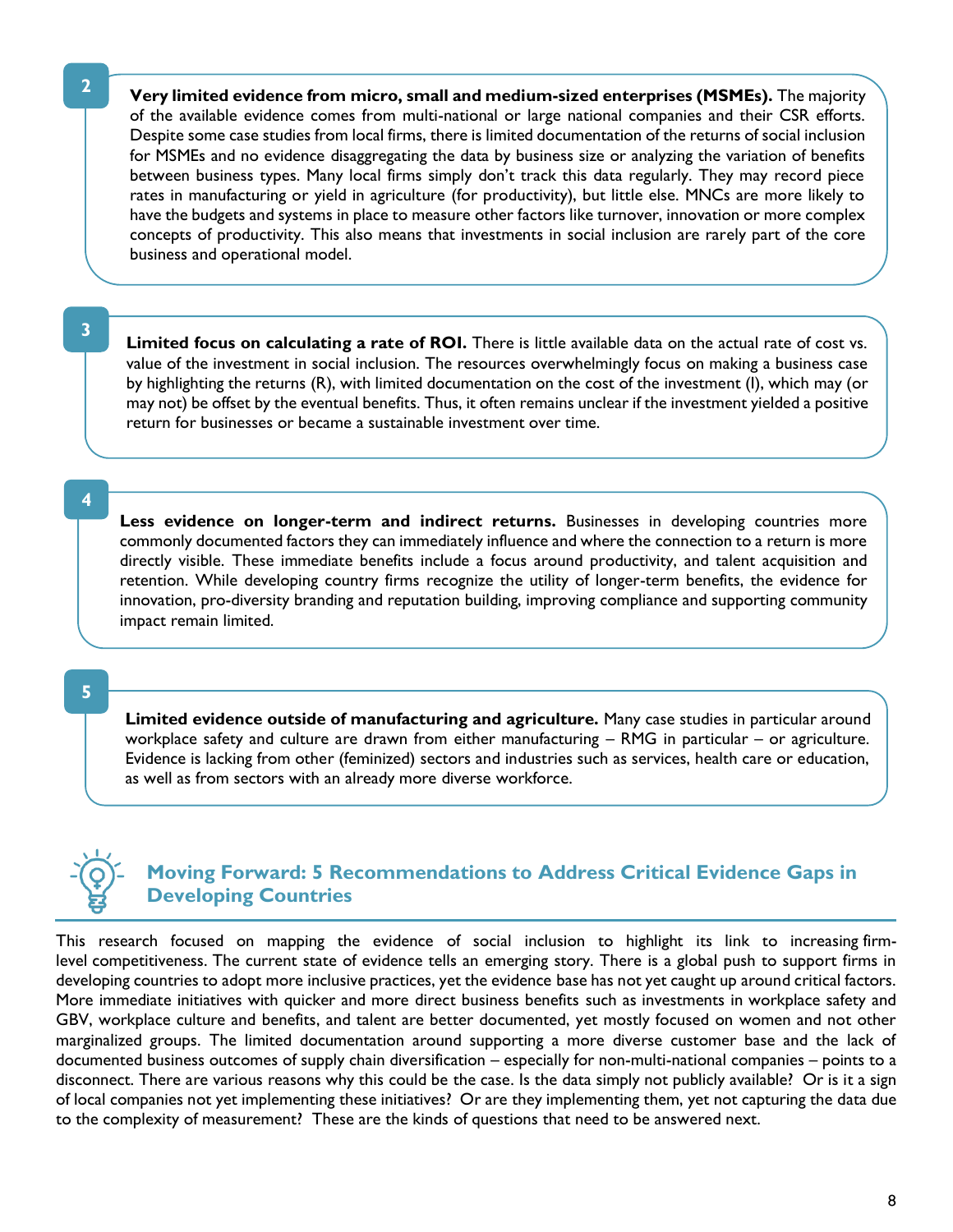#### **Past Gender**



**1**

**2**

Expand the evidence base past gender equality and women's empowerment. The investment and benefits are unique by segmented groups. Seek to target and build the evidence base for other excluded groups such as youth, LGBTQI+, racial and religious minorities, etc.

#### **"Hidden" Data**



Given the emphasis on promoting social inclusion initiatives in impact investing and pro-business development work, it is likely there is a lot more data being collected than is presently publicly available. Conduct a wider call for cases and encourage companies and partners to share the data on their social inclusion work and the ROI.

#### **The "I" in ROI 3**



Find ways for companies to share the cost of their "I" or investment in social inclusion initiatives. This will allow for analyses of whether companies yield positive returns from their investments over time, as well as help development practitioners to build the business case for local companies.

#### **Data from MSMEs 4**

лI

Micro, small and medium (MSME) size businesses tend to have different business models than large and multi-national firms. Document which social inclusion factors they focus on, the level of investment, what benefits they see, and how they measure it to fill a key evidence gap in the developing world literature.

#### **Evidence on Leadership, Consumers and Supply Chain Diversity 5**



Many social inclusion initiatives focus on promoting leadership, expanding a company's consumer base, and diversifying supply chains. Yet, the available evidence does not match this emphasis. Work to collect evidence across all three factors, especially with MSMEs and unpack the reasons companies are not documenting and sharing their results around these factors.

Lastly, after deepening our understanding of the firm-level perspective, the next step is to document the broader 'sowhat': how supporting the ROI at the firm level leads to benefits for marginalized populations and how this supports positive changes at the systems level to promote continued expansion of these practices. Because at the end of the day, changing the systems we work and live in to support and enforce inclusive practices over time will allow these types of practices to proliferate.